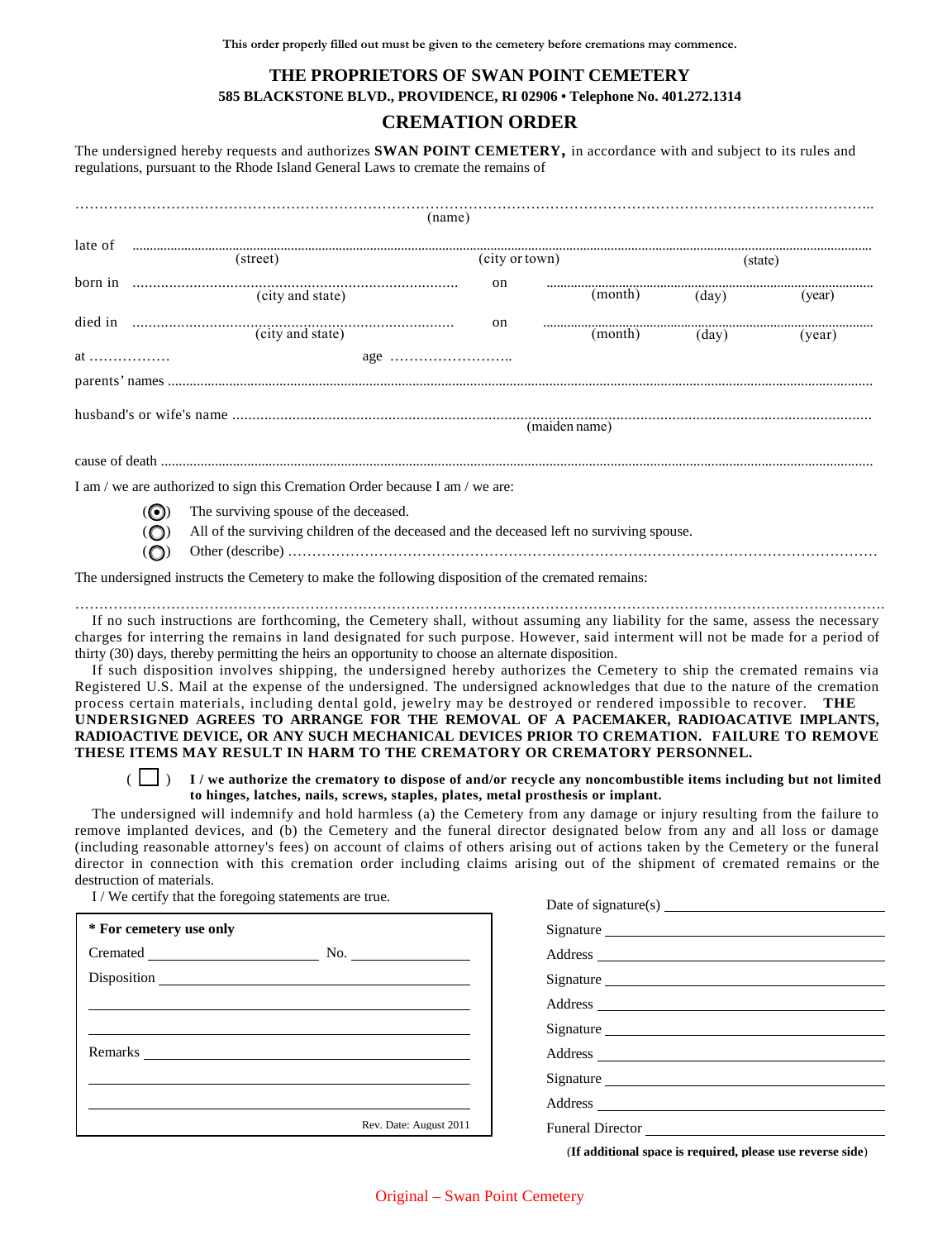## **CREMATION ORDER**

Signature

Address